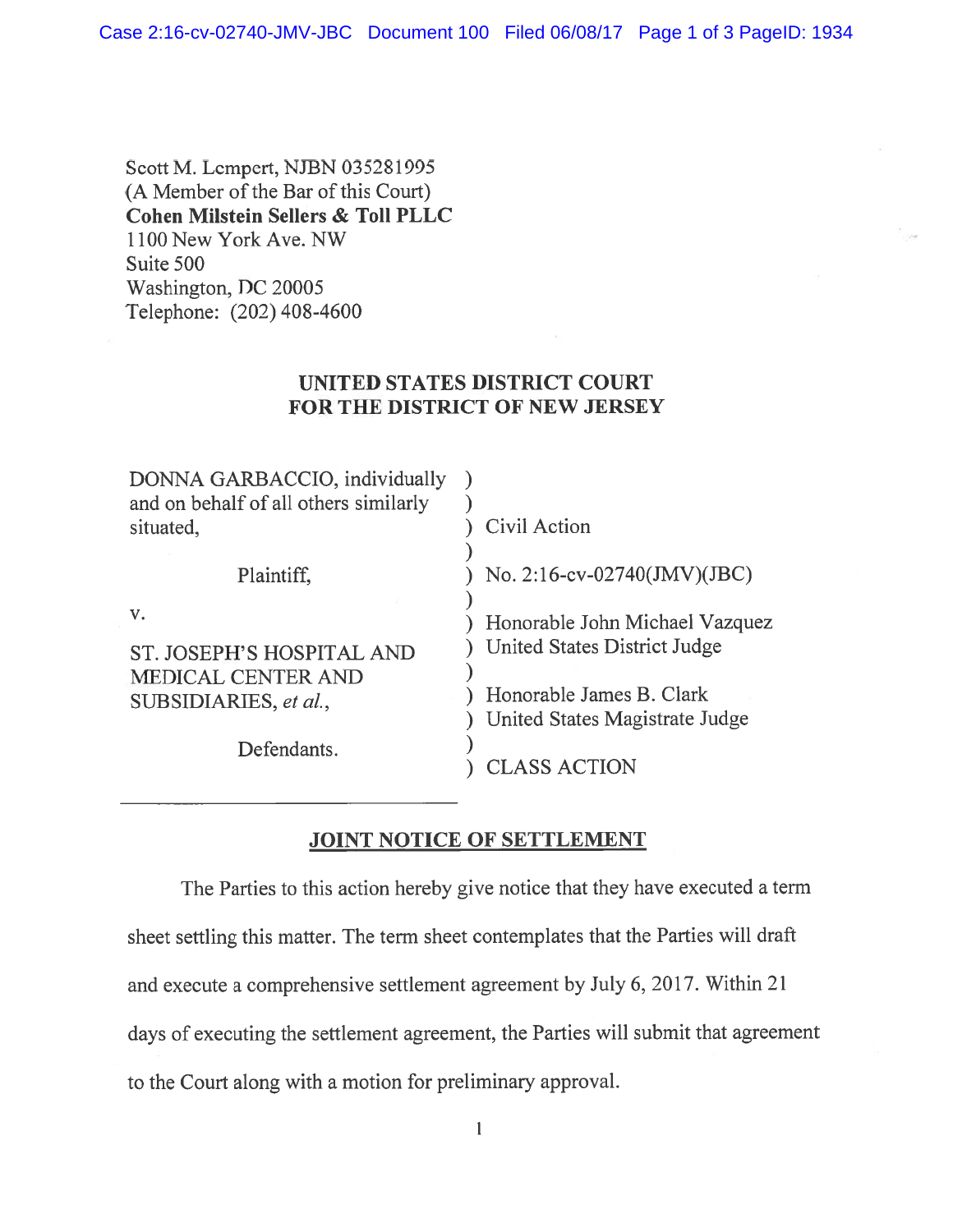The Parties also hereby request that this matter, which the Court

administratively terminated on May 8, 2017 (Dkt. No. 9\$), be re-opened.

Dated: June 7, 2017 Respectfully submitted,

/s/ Scott M. Lempert

Scott M. Lempert, NJBN 035281995 Karen L. Handorf, admitted pro hac vice Michelle C. Yau, admitted pro hac vice Mary J. Bortscheller, pro hac vice application pending COHEN MILSTEIN SELLERS & TOLL PLLC 1100 New York Avenue, N.W., Suite 500 Washington, DC 20005

Tel: (202) 408-4600 Fax: (202) 408-4699 Email: slempert@cohenmilstein.com khandorf@cohenmilstein.com myau@cohenmilstein.com mbortscheller@cohenmilstein.com

Laura R. Gerber, admitted pro hac vice Lynn Lincoln Sarko, *admitted pro hac vice* Havila C. Unrein, admitted pro hac vice KELLER ROHRBACK L.L.P. 1201 Third Avenue, Suite 3200 Seattle, WA 98101-3052 Tel.: (206) 623-1900 Fax: (206) 623-3384 Email: lgerber@kellerrohrback.com lsarko@kellerrohrback.com hunrein@kellerrohrback.com

Ron Kilgard, admitted pro hac vice KELLER ROHRBACK L.L.P. 3101 North Central Avenue, Suite 1400